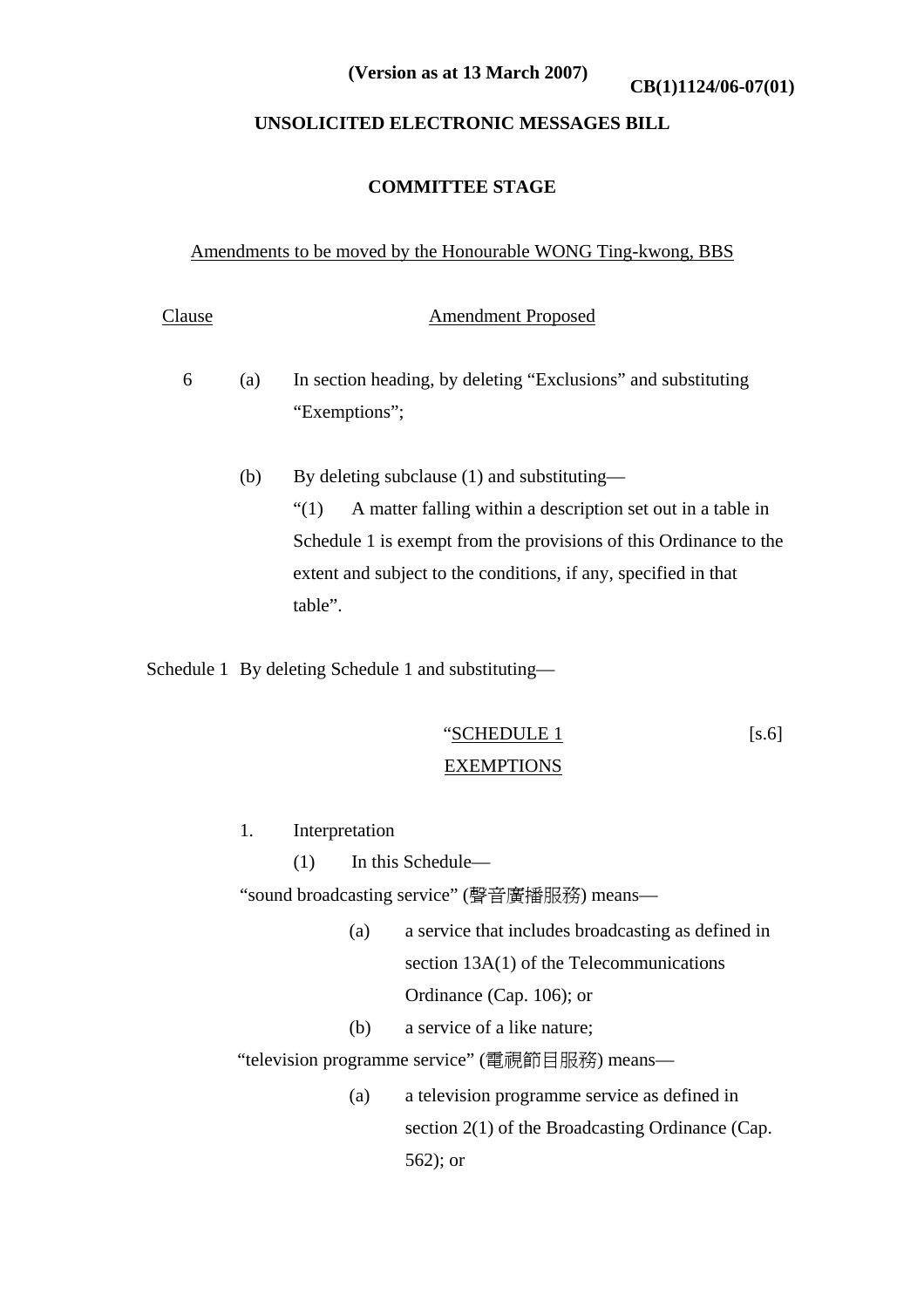(b) a service of a like nature.

(2) For the avoidance of doubt, the exemption of a matter from the provisions of Part 2 of this Ordinance in accordance with Table 2 shall not be construed as implying that the other provisions of this Ordinance apply to that matter.

2. Exemptions

(1) The matters described in an item in column 1 of Table 1 are exempt from the provisions of this Ordinance to the extent, if any, specified in column 2, of that item.

(2) The matters described in an item in column 1 of Table 2 are exempt from the provisions of Part 2 of this Ordinance subject to the conditions, if any, specified in column 2, of that item.

## TABLE 1

# MATTERS EXEMPTED FROM APPLICATION OF ORDINANCE

Column 1 Column 2

| Item | Description of exempt matter         | Extent of exemption          |
|------|--------------------------------------|------------------------------|
| 1.   | Voice, sound, image or video         | The matters described in     |
|      | messages, or messages combining      | Items 1 and 2 are exempt     |
|      | text, voice, sound, images or video, | from the application of the  |
|      | that involve person-to-person        | Ordinance to the extent that |
|      | interactive communications           | the messages involve         |
|      | between a caller and a recipient     | person-to-person interactive |
|      | without any pre-recorded or          | communications made          |
|      | synthesized (machine-generated       | pursuant to a previous or    |
|      | or simulated) element.               | current business or client   |
|      |                                      | relationship between the     |
| 2.   | Voice, sound, image or video         | caller and the recipient.    |
|      | messages, or messages combining      | Where the person-to-         |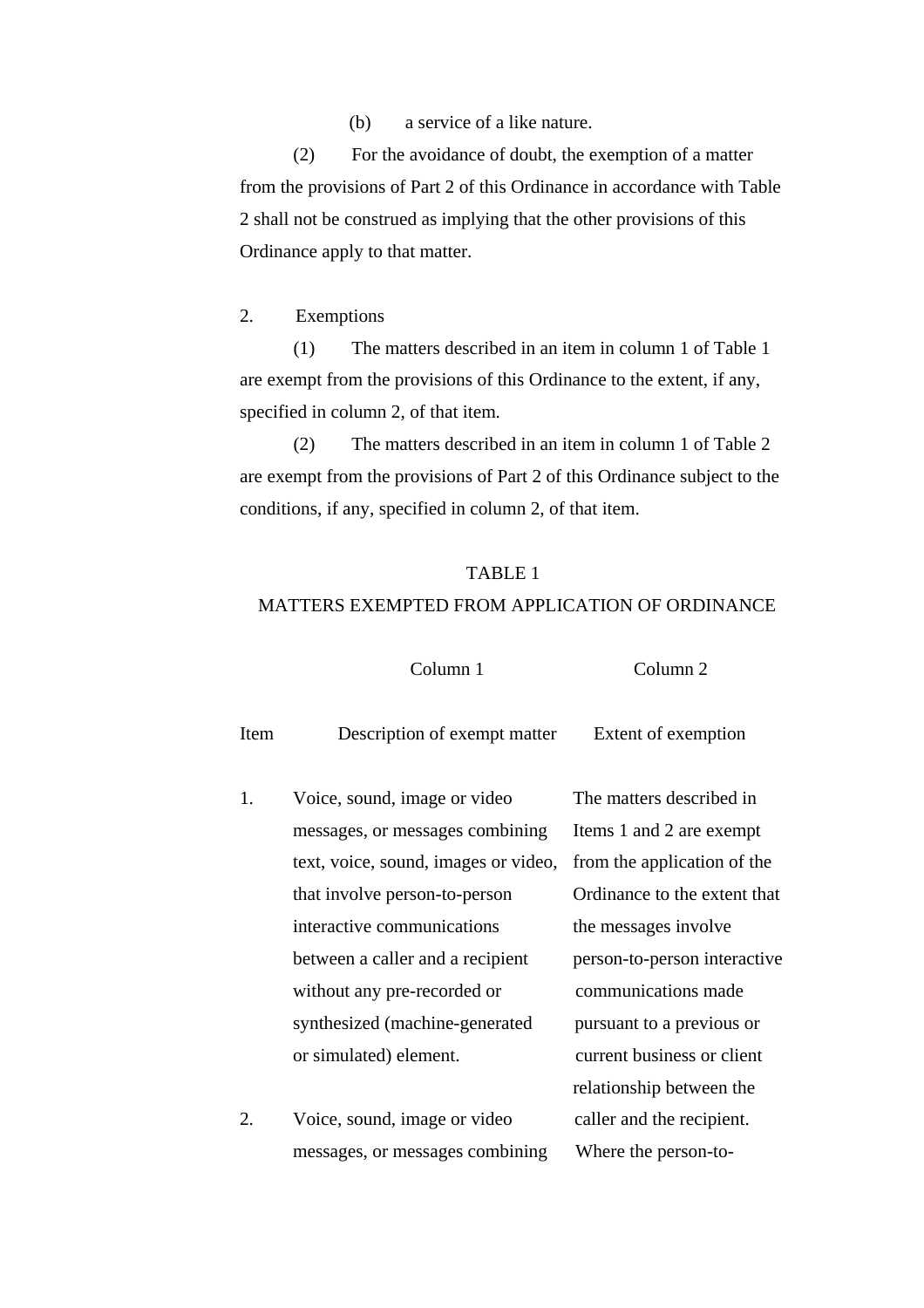| text, voice, sound, images or video, person |       |
|---------------------------------------------|-------|
| that involve—                               |       |
| (a) person-to-person interactive            | are r |
| communications between a                    | purst |
|                                             |       |

(b) a pre-recorded or synthesized caller and recipient, (machine-generated or sections 7 and 12 of the simulated) element, Cordinance shall apply. whereby the pre-recorded or

synthesized element is activated in response to information communicated by the caller.

on interactive munications involved made otherwise than uant to any such caller and a recipient; and relationship between the

3. Television programme services, Not applicable whether or not licensed under the Broadcasting Ordinance (Cap. 562).

4. Sound broadcasting services, Not applicable whether or not licensed under the Telecommunications Ordinance (Cap. 106).

#### TABLE 2

# MATTERS EXEMPTED FROM APPLICATION OF PART 2 OF ORDINANCE

 Column 1 Column 2 Item Description of exempt matter Conditions to which exemption is subject

1. Any commercial electronic message The exemption is subject sent to a person that meets the to the condition that the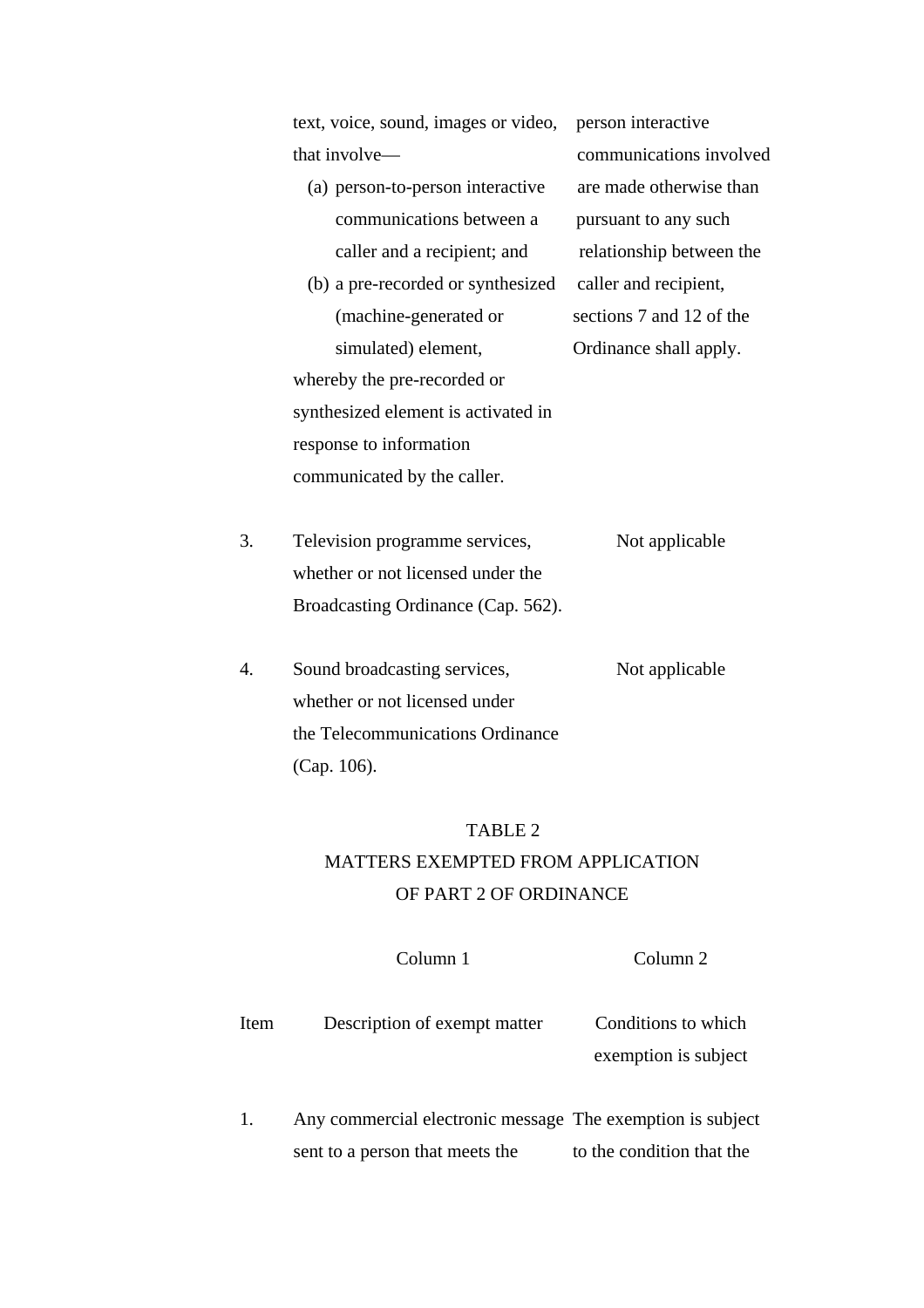following conditions— commercial electronic

 (a) the message is sent in message is sent to the response to information person within a reasonable communicated to the time after the information the sender by that person is communicated to the (including but not limited sender by that person. to information communicated through the Internet);

- (b) the information is communicated to the sender by that person either directly or in consequence of the conduct of that person;
- (c) the message would not have been sent but for the communication of that information; and
- (d) the message is of a kind that the person would normally expect to receive as a result of the communication of that information.
- 2. Any electronic message the primary Not applicable purpose of which is— (a) to facilitate, complete or confirm a commercial transaction that the recipient has previously agreed to enter
	- (b) to provide warranty information, product recall information or safety or

into with the sender;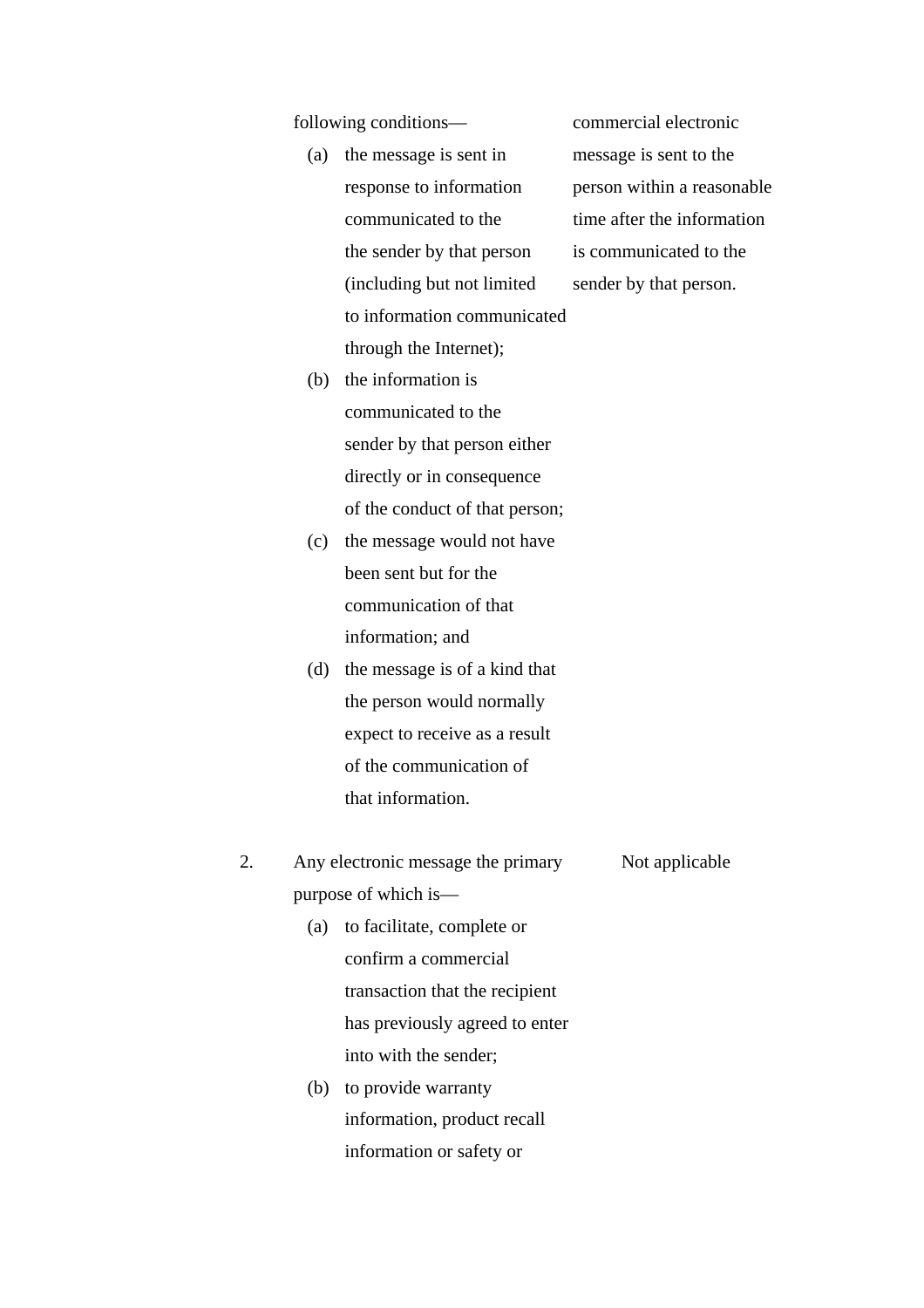security information with respect to a commercial product or service used or purchased by the recipient; or

 (c) to deliver goods or services, including product updates or upgrades, that the recipient is entitled to receive under the terms of a transaction that the recipient has previously agreed to enter into with the sender.

| 3. | Any electronic message the primary | Not applicable |
|----|------------------------------------|----------------|
|    | purpose of which is to provide—    |                |
|    | $\sim$ $\sim$ $\sim$ $\sim$ $\sim$ |                |

- (a) notification concerning a change in the terms or features of;
- (b) notification of a change in the recipient's standing or status with respect to; or
- (c) at regular periodic intervals, account balance information or other type of account statement with respect to,

 a subscription, membership, account, loan or comparable ongoing commercial relationship involving the ongoing purchase or use by the recipient of goods or services offered by the sender.

4. Any electronic message the primary Not applicable".